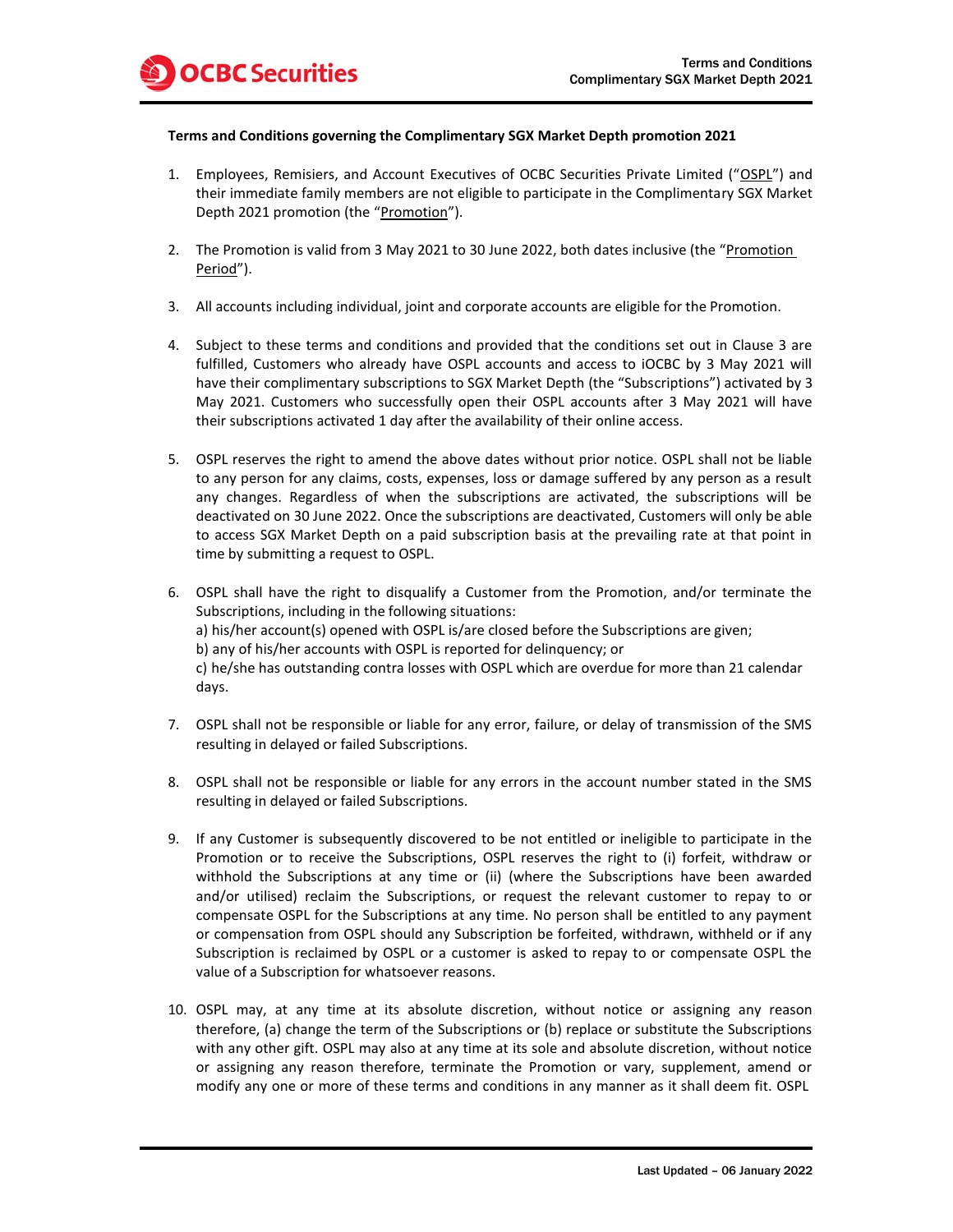shall not be liable to any person for any claims, costs, expenses, loss or damage suffered by any person as a result of the aforementioned matters.

- 11. OSPL hereby disclaims liability for any information, materials, products or services posted or offered in connection with any of the Subscriptions. OSPL does not endorse or recommend any product or service offered or information in relation to the Subscriptions or information fed by third parties (including but not limited to stock quotes and foreign exchange rates), nor is OSPL liable for any failure of products or services offered or advertised in connection with any of the Subscriptions.
- 12. The Subscriptions are strictly not transferable to any party whatsoever. Further, the Subscriptions are not exchangeable for cash, other form of credit, or otherwise.
- 13. OSPL shall not be responsible for any loss to or damage incurred or suffered by any Customer or any other person in connection with the Promotion or the Subscriptions, howsoever arising, including, without limitation, (i) any act or omission relating to any participation by any Customer howsoever caused, and (ii) any error in computing eligibility, any breakdown or malfunction in any computer system or equipment or any notice which is misdirected or lost in the post.
- 14. The eligibility of each Customer to participate in the Promotion and/or to receive the Subscriptions shall be determined at the absolute discretion of OSPL. The decision of OSPL on all matters relating to the Promotion shall be final and no correspondence or queries will be entertained.
- 15. In the event of any inconsistency between these terms and conditions and any brochure, marketing or promotional material relating to the Promotion, these terms and conditions shall prevail.
- 16. These terms and conditions shall be governed by the laws of Singapore and the participants in the Promotion hereby irrevocably submit to the exclusive jurisdiction of the courts ofSingapore.
- 17. A person who is not a party to any agreement governed by these terms and conditions shall have no right under the Contracts (Rights of Third Parties) Act (Cap 53B) to enforce any of these terms and conditions. Without prejudice to the generality of the above, the consent of any third party is not required for any variation (including any release or compromise of any liability) or termination of these terms and conditions, notwithstanding any term herein to the contrary.
- 18. All participants in the Promotion expressly permit and authorise OSPL to disclose, reveal and divulge information regarding their particulars to the parties involved in organising, promoting and conducting the Promotion.